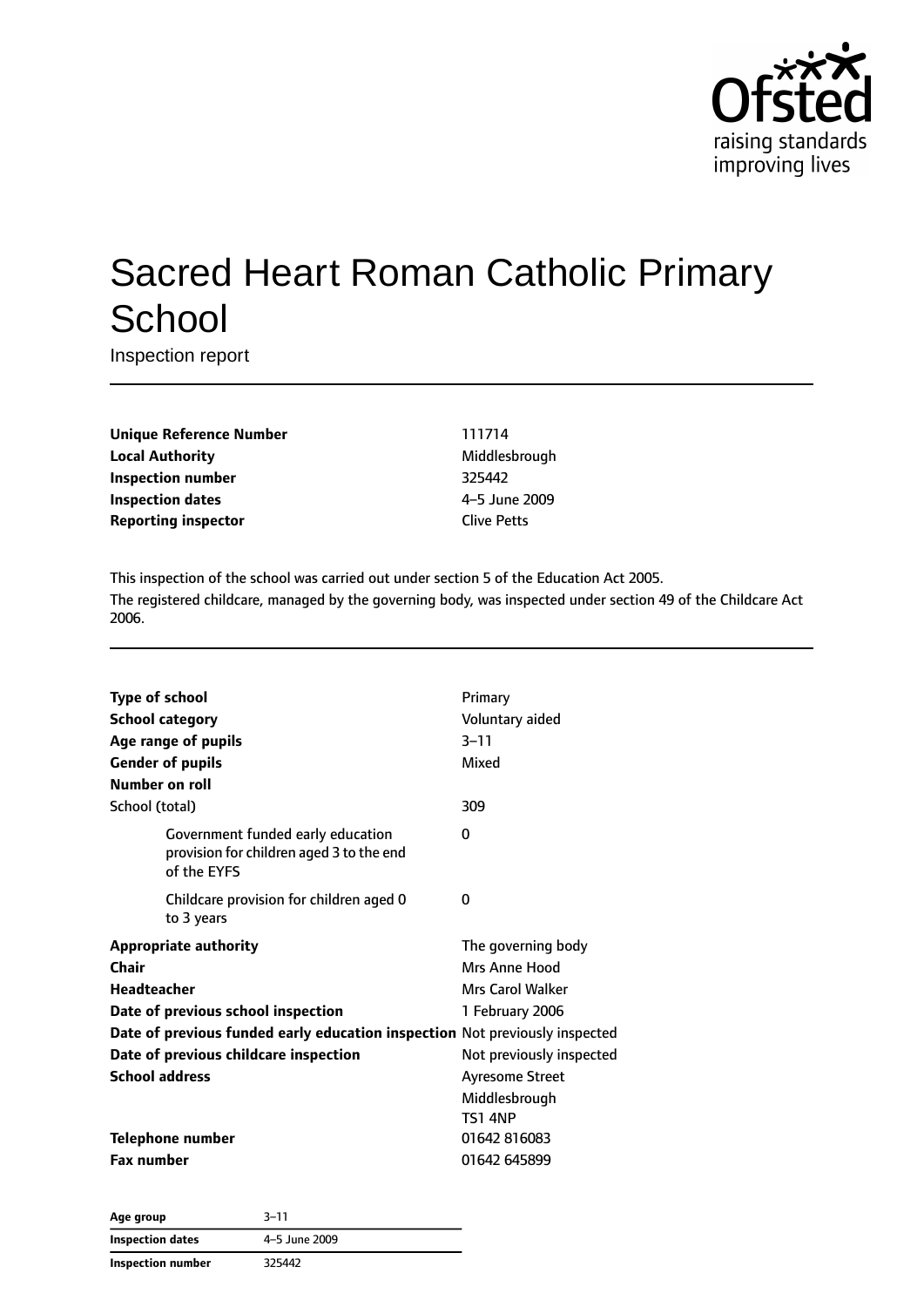.

<sup>©</sup> Crown copyright 2009

Website: www.ofsted.gov.uk

This document may be reproduced in whole or in part for non-commercial educational purposes, provided that the information quoted is reproduced without adaptation and the source and date of publication are stated.

Further copies of this report are obtainable from the school. Under the Education Act 2005, the school must provide a copy of this report free of charge to certain categories of people. A charge not exceeding the full cost of reproduction may be made for any other copies supplied.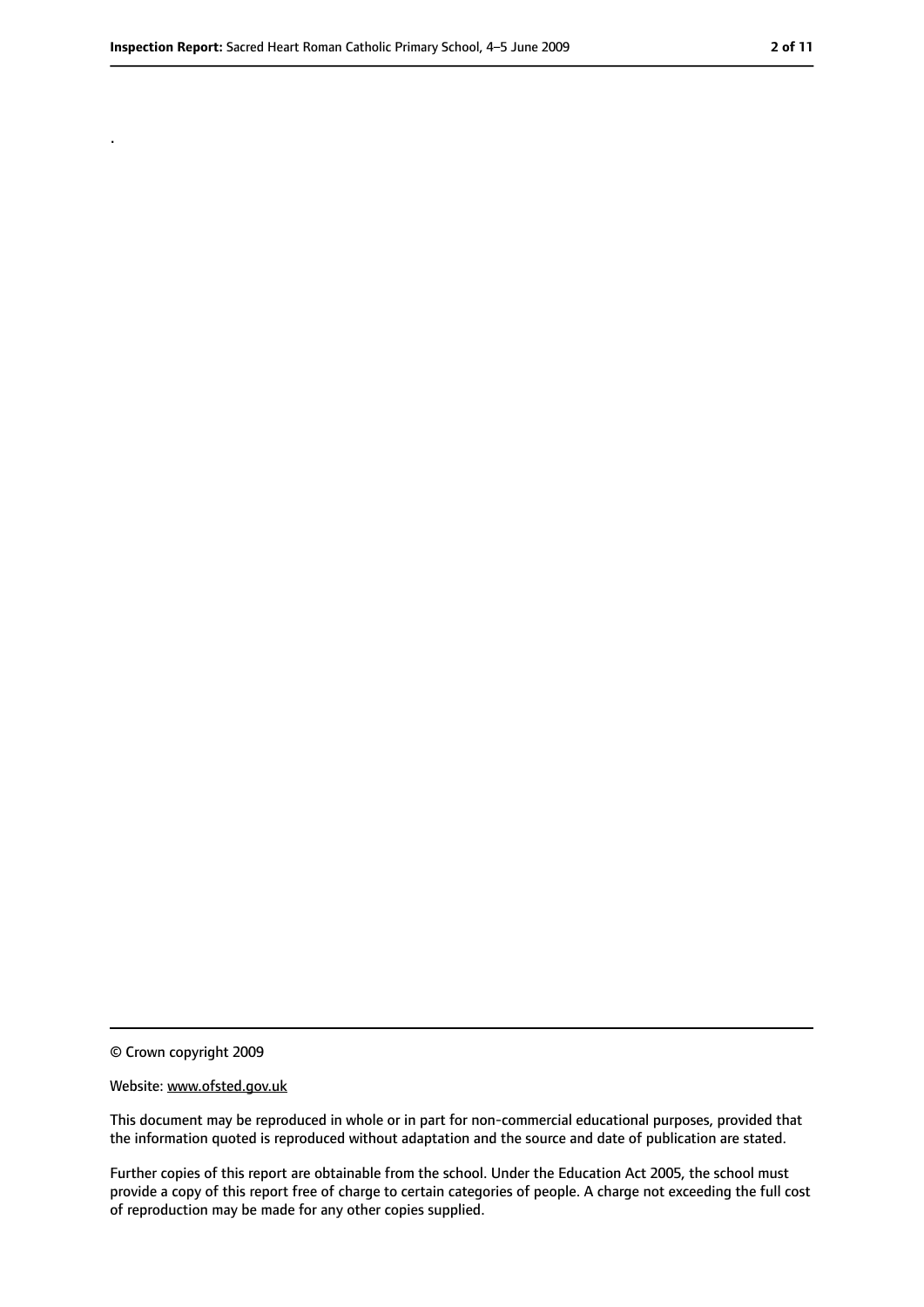# **Introduction**

The inspection was carried out by three additional inspectors.

## **Description of the school**

This is a large voluntary aided primary school. It serves an area with much socio-economic disadvantage. Early Years Foundation Stage provision is made for children of Nursery and Reception age. Two-thirds of pupils are from a White British heritage with the remainder from a minority ethnic background. This includes an increasing number of children from migrant worker families. About one quarter of the children speak English as a second language which is above the national average. The proportion of children eligible for free school meals is above average. The number of children with learning difficulties and/or disabilities is below average. The number of children joining or leaving school other than at the normal time is much higher than average.

#### **Key for inspection grades**

| Grade 1 | Outstanding  |
|---------|--------------|
| Grade 2 | Good         |
| Grade 3 | Satisfactory |
| Grade 4 | Inadequate   |
|         |              |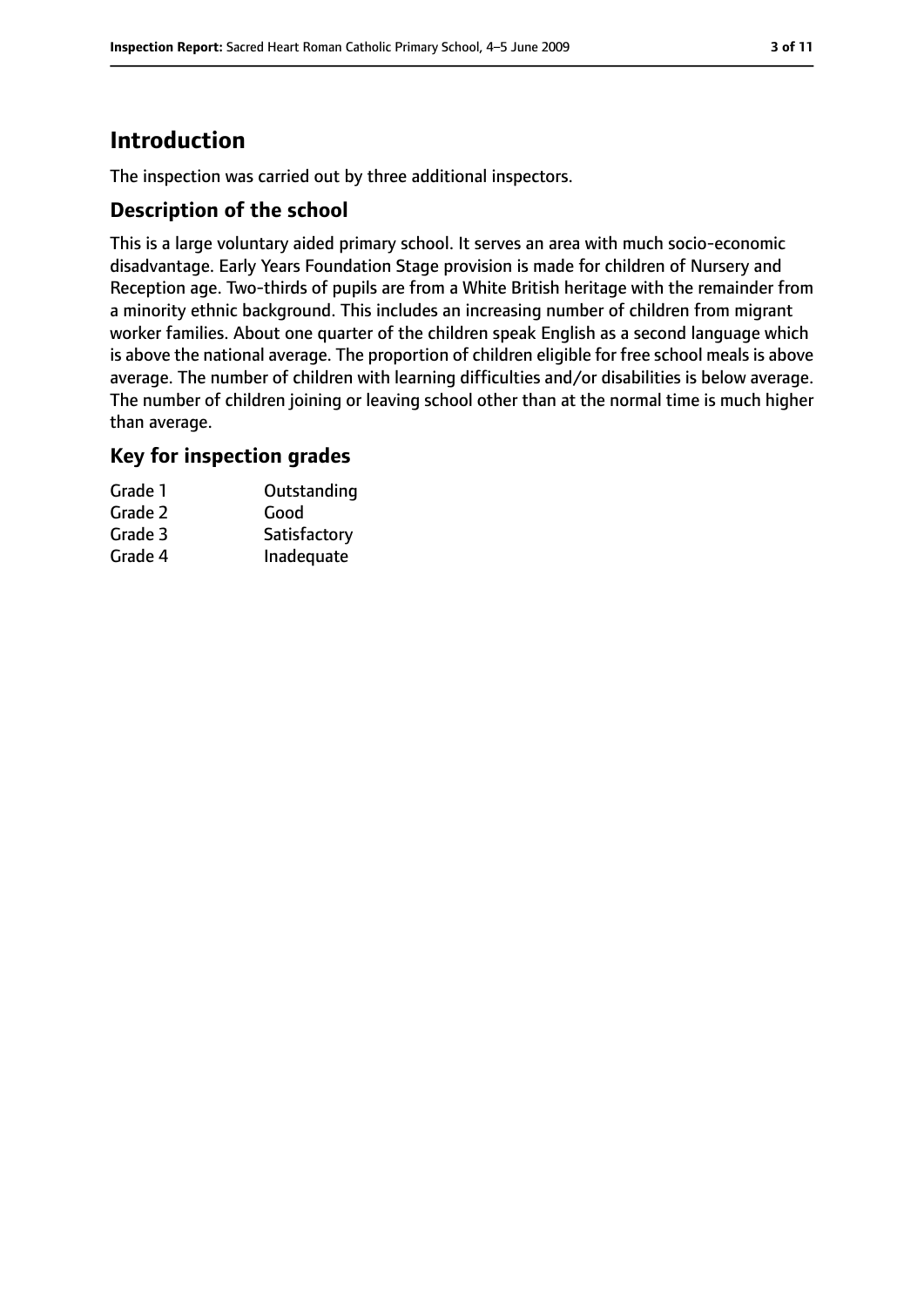# **Overall effectiveness of the school**

#### **Grade: 2**

Sacred Heart is a good school with outstanding features that gives good value for money. At the heart of the school's good progress since the last inspection are the crystal clear vision, energy and drive of the headteacher. She is adeptly supported by the governors. The school is highly skilled at including all pupils in every aspect of school life, developing their personal skills and providing outstanding levels of care, guidance and support. A parent's comment, 'my child is happy and well rounded, because she is treated with respect and love from classmates and staff', sums up the feelings of many. Parents and carers are overwhelmingly supportive and appreciative of the way the school provides every opportunity for all children to achieve their best, regardless of their starting point or background.

Good teaching, effective support and an interesting curriculum enable pupils to achieve well throughout the school. They make outstanding progress in the Early Years Foundation Stage. By the end of Year 6, standards are broadly average. Effective action taken by the school has resulted in all pupils achieving equally well in English, mathematics and science. There are no differences in the progress made by different groups. Pupils enjoy the many lively, first-hand learning experiences that are provided for them, although numeracy skills are not applied regularly to more complex everyday situations and problems. In the best teaching, probing questioning challenges thinking and encourages pupils to analyse problems and carefully consider their solutions. This helps them achieve higher standards.

Pupils really do enjoy coming to school because the staff make life good fun and learning appealing. Pupils' enjoyment is illustrated in their good attendance which has been much improved in the last year. Excellent pastoral care and quidance contribute to the school's success and calm atmosphere. They are particularly well prepared socially because of their excellent behaviour and exemplary relationships with everyone. Pupils are given opportunities to appreciate issues within the global community in which they live by, for example, sponsoring a child in India. They share and celebrate their own and other cultures and beliefs which helps to promote community cohesion exceptionally well.

Leadership and management are good. The headteacher's determination has led to a strong focus on improvement. She benefits from a hard-working and dedicated team of staff. Governors play their part too in the success of the school. They are extremely well informed about the needs of the local community. Consequently, the school is totally committed to promoting equality, harmony and tolerance and eliminating discrimination. Excellent use is made of partnerships to enhance the quality of learning experiences, for example, using the feeder secondary school's specialist resources for technology projects. Highly successful family learning courses add to the drive to raise pupils' achievement; for example, the Ocean Maths workshops for parents. Innovative strategies adopted by the school are raising achievement. A strong feeling amongst senior leaders is that, 'the best is yet to come'.

# **Effectiveness of the Early Years Foundation Stage**

#### **Grade: 1**

Provision is outstanding in every respect as a result of the powerful impact of inspirational and committed leadership by the Early Years Foundation Stage leader. Children make outstanding progress from starting points which are well below what is typical. At the end of Reception most children are at levels below average but are working well towards levels expected for their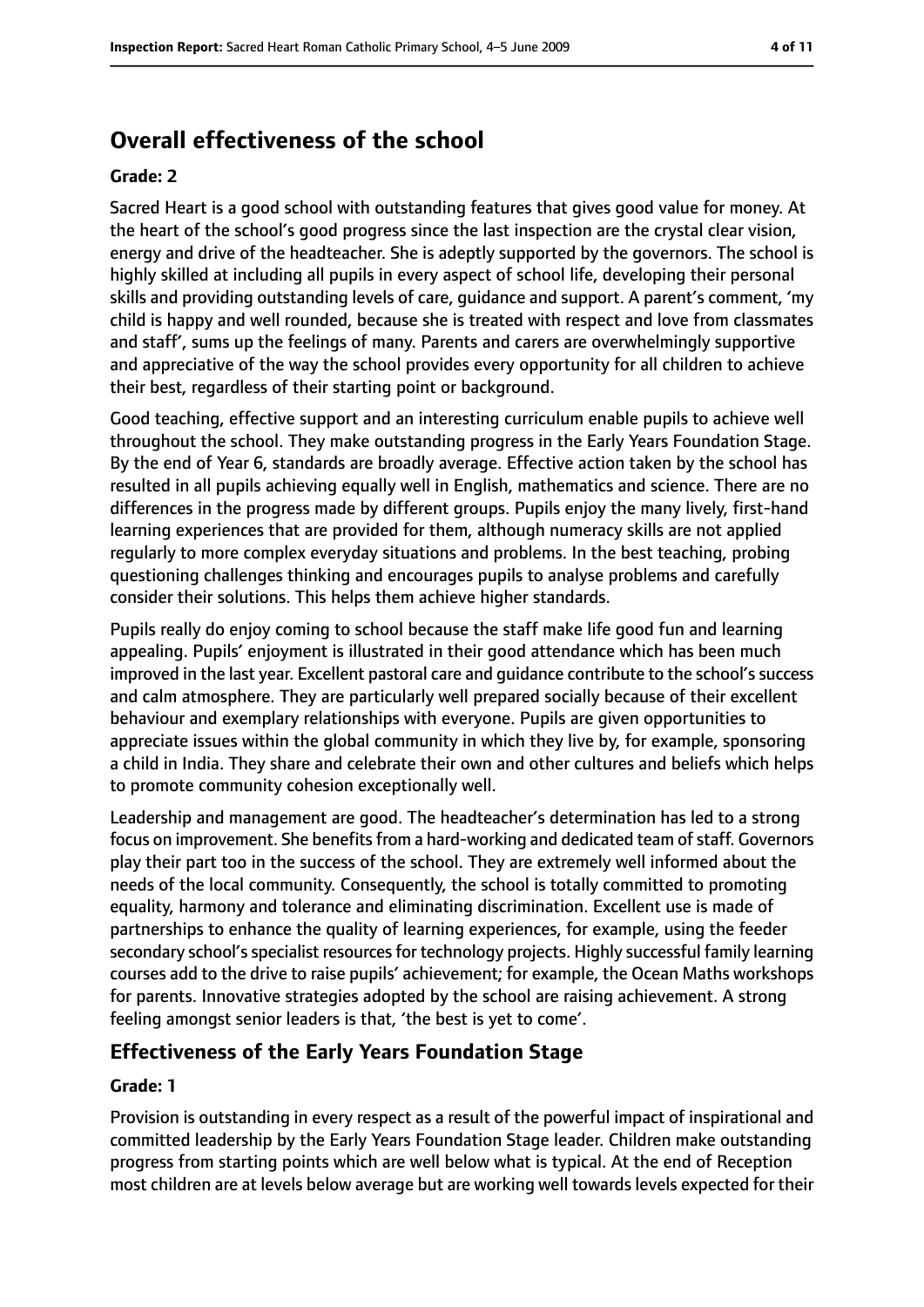age. This is particularly striking for children who are learning English as an additional language. The welfare of children is promoted extremely well. They thrive because of the high level of care and support they receive from a talented team of support staff in vibrant surroundings. Children's personal development and well-being are exemplary. They learn to play together, to take turns and to listen when required to do so. Behaviour too is outstanding. Excellent learning and development provide a solid foundation for children to develop their self-esteem and confidence. For example, older children proudly shared their 'snail trail' made with lots of challenges and a group of boys demonstrated their budding talents as writers of their names. Teaching is characterised by careful targeting of the support for children learning English for the first time and by inspirational creative activities, for example, building cardboard and box models outside. This led to lots of chatter as the children strove to, 'make it reach the sky'. Arrangements to assess children's progress are excellent and culminate in a comprehensive, 'learning journey' record of photographs and examples of work for each child. Importantly, these are available for parents to see as they come and go into the unit.

## **What the school should do to improve further**

■ Ensure that numeracy skills are applied to a wider range of practical situations.

# **Achievement and standards**

#### **Grade: 2**

From levels of skills which are well below those typical for their age when they enter the school, pupils achieve well because teaching of basic skills is good. Pupils at an early stage of learning English rapidly grasp essential language skills and often make very good progress. Those with learning difficulties and/or disabilities make the same good progress as their classmates. Consequently, pupils reach broadly average standards by the end of Year 6. Cohorts do vary considerably, especially in the proportion joining the school at other than the normal time. Despite good progress, 2008 test results reveal below average standards with weaknesses evident in mathematics at the end of Years 2 and 6. Determined efforts to boost achievement in mathematics have paid off really well. Current school checks on assessment information demonstrate that a large majority of pupils are on course to exceed their challenging targets in English, mathematics and science. More pupils are on target to reach higher levels at the end of Year 2 and Year 6. Despite the significant improvements in mathematics standards, opportunities are sometimes missed to apply numeracy skills to practical problems.

# **Personal development and well-being**

#### **Grade: 1**

Personal development and well-being, including their spiritual, moral, social and cultural development, are excellent. Pupils thrive in a caring and stimulating environment. Pupils commented very positively on their enjoyment of practical activities, for example, science investigations and growing vegetables. Pupils eat healthily, keep fit and understand that healthy lifestyles, they say, 'make our minds work better'. Pupils thrive on responsibility, acting as playground buddies and lunchtime monitors, all contributing very well to ensuring pupils feel safe. Pupils remarked how well their worries and concerns are dealt with and made easier by the regular 'talk shops'. Older pupils have compiled a welcome book for pupils joining the school part way through a year who are learning English. Pupils are developing good basic skills which are equipping them well for the next stage of their learning. A wider awareness of their impact on the local community is evident in their understanding of their roles in sustaining the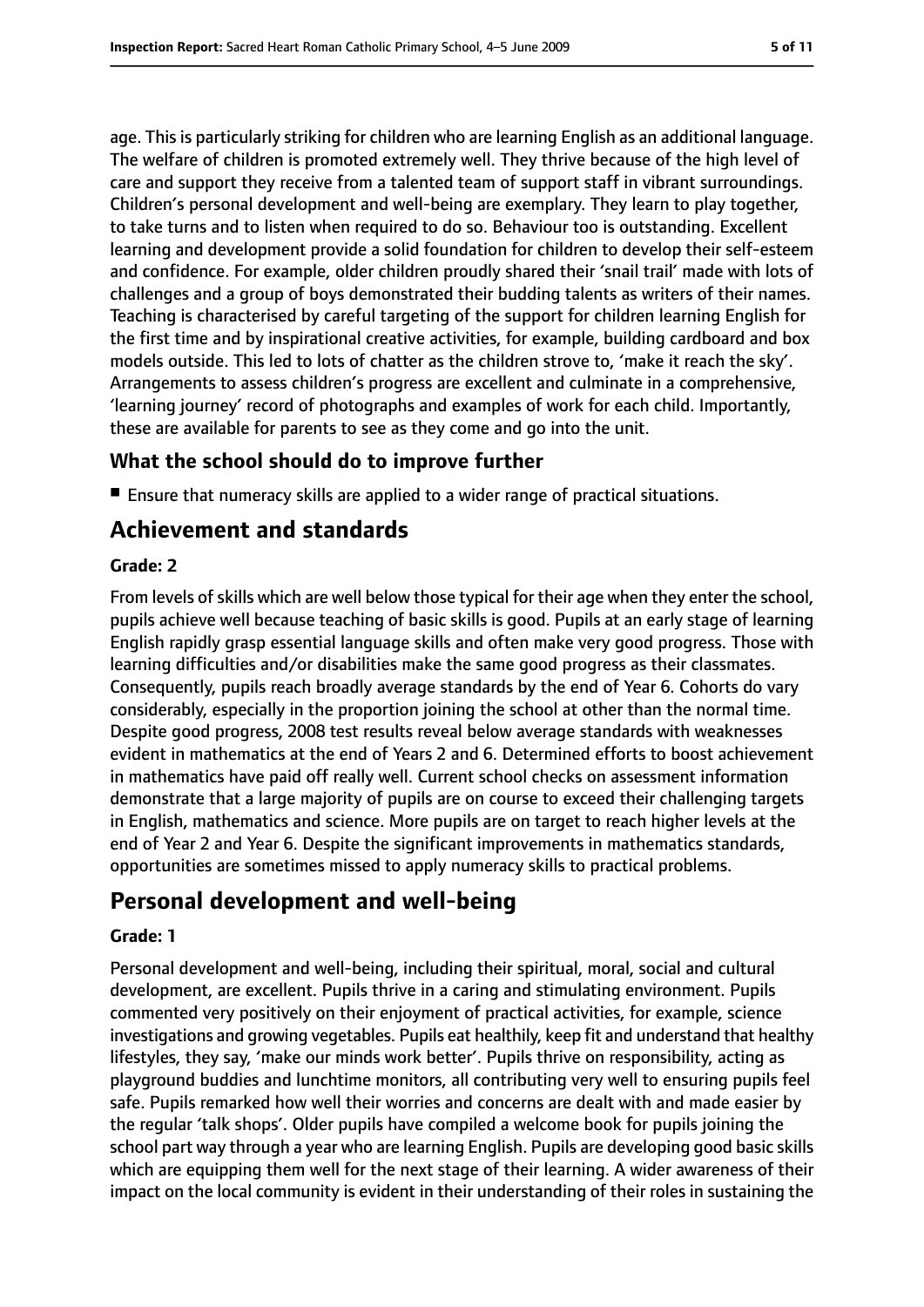environment by developing a very strong awareness of 'green' issues such as saving electricity and recycling. Pupils are fully involved in the local community through their close ties with the local parish.

# **Quality of provision**

# **Teaching and learning**

#### **Grade: 2**

The good progress that pupils make in lessons is the result of the good teaching they receive. This ensures that they are now achieving equally well in all subjects. All staff work hard to make certain that any obstacles to learning are eliminated. Corridors and classrooms are alive with stimulating displays. Pupils are clear about each lesson's purpose and eagerly engage in the well-thought-out, sometimes inspiring activities. The excellent behaviour allows learning to proceed at a good pace and bolsters the quality of collaborative working. Those pupils with learning difficulties and/or disabilities are expertly managed by a talented team of staff. Teachers' constructive assessment of pupils' work gives pupils a clear idea of what needs to be done next. When tasks are not matched as precisely to age and ability, the challenge and pace of learning can slip a little. By contrast, during inspiring lessons thought- provoking questions are used to broaden thinking and understanding.

## **Curriculum and other activities**

#### **Grade: 2**

The good curriculum is crucial in helping staff raise achievement in English, mathematics and science, although too few opportunities exist for pupils to apply their numeracy skills to practical situations. Extra activities, visits and visitors generate enthusiasm for learning. For example, older pupils acting out the experiences of Second World War evacuees on a visit to Ryedale Folk Museum. The provision for personal development is highly successful, particularly in its effect on pupils' respect for the personal feelings of others. Special programmes for pupils who find learning difficult or who are newly arrived in the country and need to learn English are effective. First-hand experiences of other cultures, beliefs and religions prepare pupils exceptionally well for life in a diverse world. Residential visits add purpose to their learning experiences and extend opportunities to take responsibility and show initiative.

#### **Care, guidance and support**

#### **Grade: 1**

The care, guidance and support provided for pupils are outstanding. Arrangements in place to safeguard pupils are very robust. Risk assessments, health and safety, first aid and e-safety training are fully up to date and regularly reviewed. Pupils' academic guidance is exemplary. Their work is marked consistently and effective use is made of the guidance on the pupils' next steps to improve literacy and numeracy. The progress of individual pupils is monitored closely so that those at risk of underachieving are provided with effective extra support. The impact of this is particularly noticeable in the recent improvements to mathematics in Years 3 to 6. Pupils with learning difficulties and/or disabilities are identified early and supported very well. External agencies provide focused support for pupils with English as an additional language. This contributes very well to their good and often very good progress. A sequence of very effective actions to improve attendance includes, working with the education welfare officer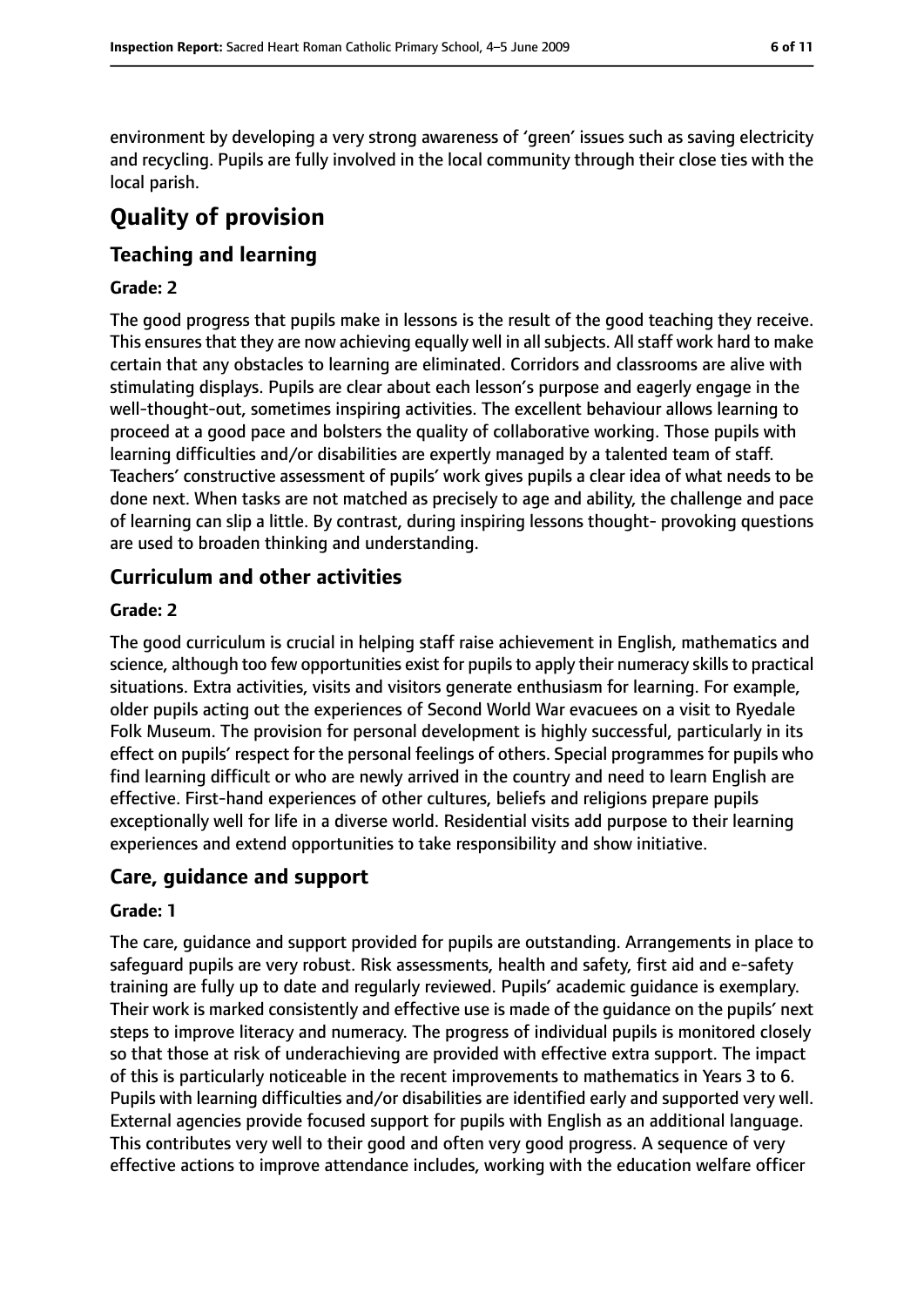to reduce the number of persistent absentees and introducing rewards for high attendance. This has had a marked impact on reducing persistent absence.

# **Leadership and management**

#### **Grade: 2**

The headteacher leads the school exceptionally well. Expectations of what can be achieved have been raised as a result of a firm focus on improvement. The old Edwardian building has been extended and transformed. Resolute approaches have successfully tackled past inconsistencies in the quality of teaching. As a result, progress is now consistent, especially in mathematics. Middle management has been strengthened and this is bolstering the quality of collaborative working as the headteacher nurtures their talents and skills. The school has accurately identified strengths and areas for continued improvement, although judgements in its self- evaluation are sometimes too generous. Governance is even better than it was at the last inspection. It is now excellent. It is self-critical and reflective which enables governors to challenge and hold the school to account in equal measure. There are close ties with all parts of the community. A member of the governing body remarked, 'religion and race make no difference here.' Consequently, community cohesion is a considerable strength. Together, this provides a good capacity to continue and sustain improvements.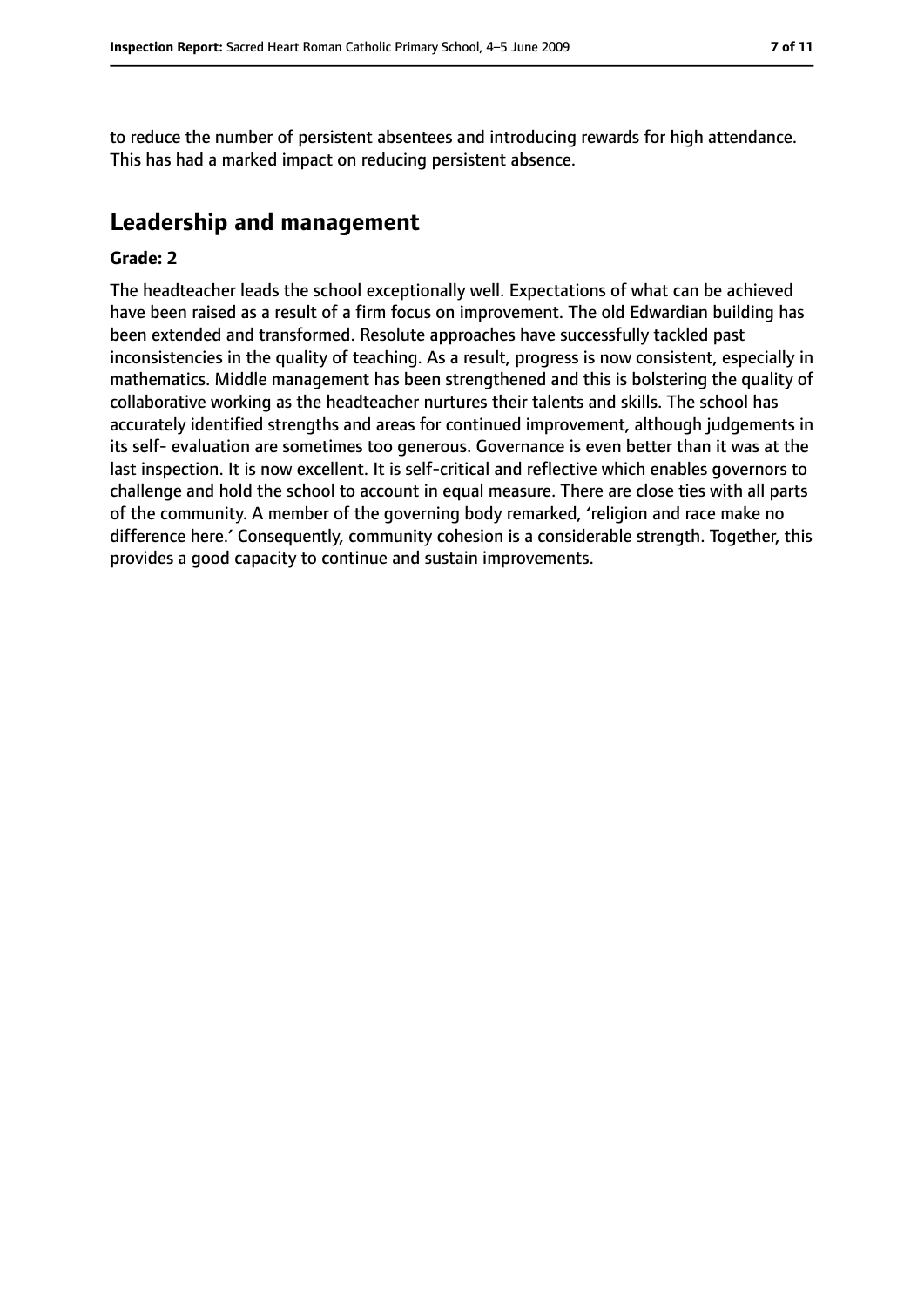**Any complaints about the inspection or the report should be made following the procedures set out in the guidance 'Complaints about school inspection', which is available from Ofsted's website: www.ofsted.gov.uk.**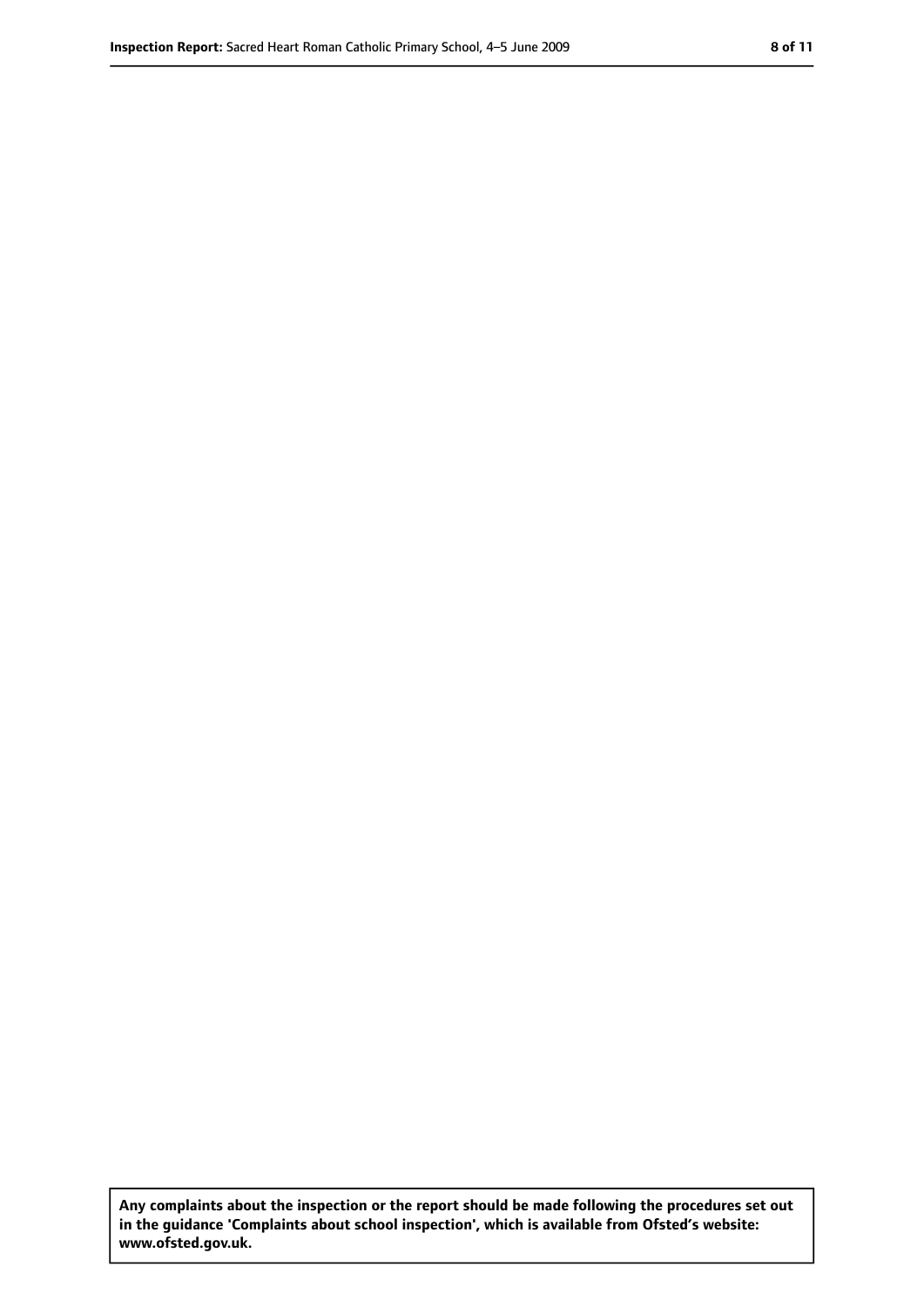# **Inspection judgements**

| Key to judgements: grade 1 is outstanding, grade 2 good, grade 3 satisfactory, and | <b>School</b> |
|------------------------------------------------------------------------------------|---------------|
| arade 4 inadequate                                                                 | Overall       |

## **Overall effectiveness**

| How effective, efficient and inclusive is the provision of<br>education, integrated care and any extended services in meeting the<br>needs of learners? |     |
|---------------------------------------------------------------------------------------------------------------------------------------------------------|-----|
| Effective steps have been taken to promote improvement since the last<br>inspection                                                                     | Yes |
| How well does the school work in partnership with others to promote learners'<br>well being?                                                            |     |
| The capacity to make any necessary improvements                                                                                                         |     |

# **Effectiveness of the Early Years Foundation Stage**

| How effective is the provision in meeting the needs of children in the<br>l EYFS?            |  |
|----------------------------------------------------------------------------------------------|--|
| How well do children in the EYFS achieve?                                                    |  |
| How good are the overall personal development and well-being of the children<br>in the EYFS? |  |
| How effectively are children in the EYFS helped to learn and develop?                        |  |
| How effectively is the welfare of children in the EYFS promoted?                             |  |
| How effectively is provision in the EYFS led and managed?                                    |  |

# **Achievement and standards**

| How well do learners achieve?                                                                               |  |
|-------------------------------------------------------------------------------------------------------------|--|
| The standards <sup>1</sup> reached by learners                                                              |  |
| How well learners make progress, taking account of any significant variations<br>between groups of learners |  |
| How well learners with learning difficulties and/or disabilities make progress                              |  |

# **Annex A**

<sup>&</sup>lt;sup>1</sup>Grade 1 - Exceptionally and consistently high; Grade 2 - Generally above average with none significantly below average; Grade 3 - Broadly average to below average; Grade 4 - Exceptionally

low.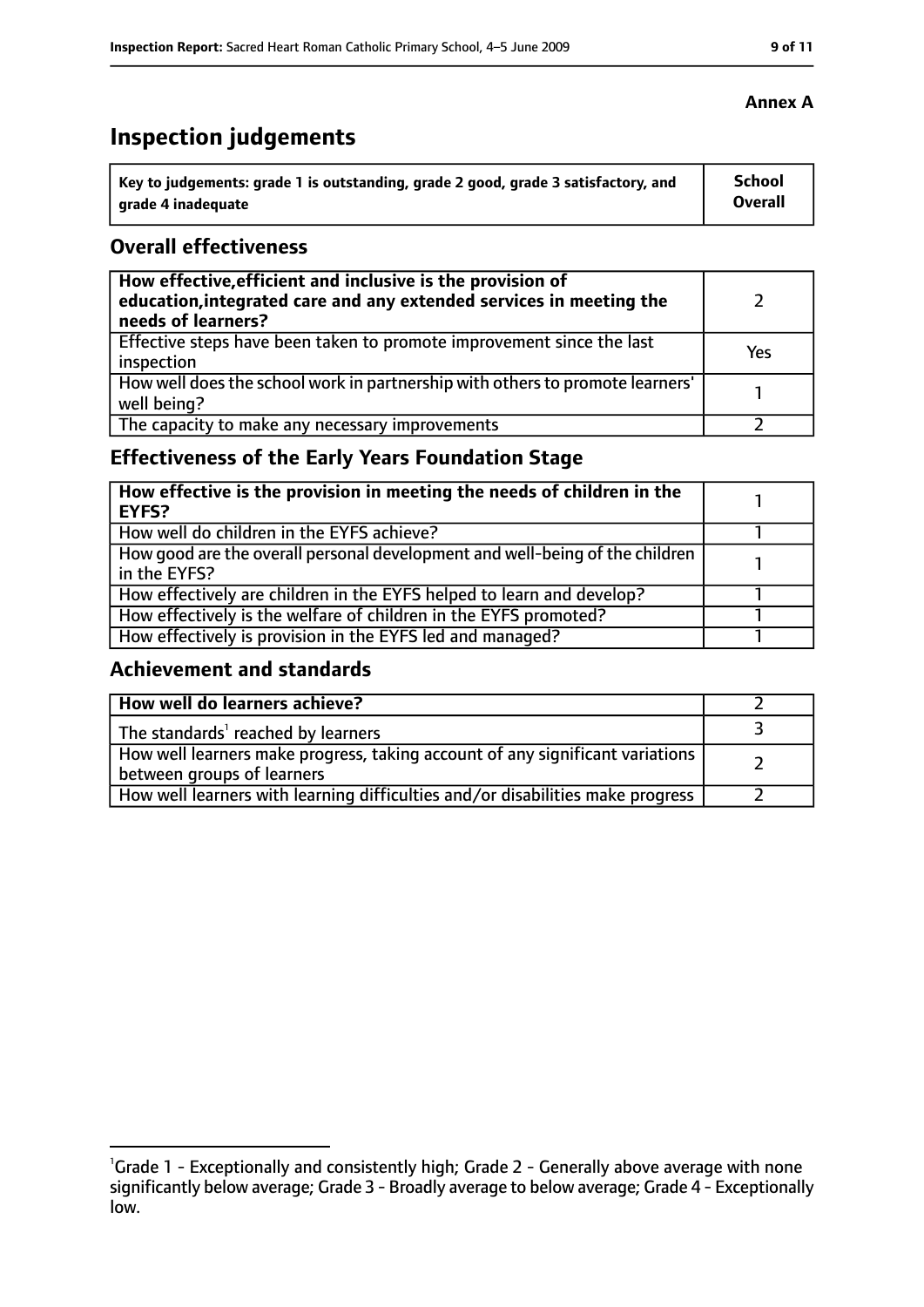# **Personal development and well-being**

| How good are the overall personal development and well-being of the<br>learners?                                 |  |
|------------------------------------------------------------------------------------------------------------------|--|
| The extent of learners' spiritual, moral, social and cultural development                                        |  |
| The extent to which learners adopt healthy lifestyles                                                            |  |
| The extent to which learners adopt safe practices                                                                |  |
| The extent to which learners enjoy their education                                                               |  |
| The attendance of learners                                                                                       |  |
| The behaviour of learners                                                                                        |  |
| The extent to which learners make a positive contribution to the community                                       |  |
| How well learners develop workplace and other skills that will contribute to<br>their future economic well-being |  |

# **The quality of provision**

| How effective are teaching and learning in meeting the full range of<br>learners' needs?              |  |
|-------------------------------------------------------------------------------------------------------|--|
| How well do the curriculum and other activities meet the range of needs and<br>interests of learners? |  |
| How well are learners cared for, quided and supported?                                                |  |

# **Leadership and management**

| How effective are leadership and management in raising achievement<br>and supporting all learners?                                              |     |
|-------------------------------------------------------------------------------------------------------------------------------------------------|-----|
| How effectively leaders and managers at all levels set clear direction leading<br>to improvement and promote high quality of care and education |     |
| How effectively leaders and managers use challenging targets to raise standards                                                                 |     |
| The effectiveness of the school's self-evaluation                                                                                               |     |
| How well equality of opportunity is promoted and discrimination eliminated                                                                      |     |
| How well does the school contribute to community cohesion?                                                                                      |     |
| How effectively and efficiently resources, including staff, are deployed to<br>achieve value for money                                          |     |
| The extent to which governors and other supervisory boards discharge their<br>responsibilities                                                  |     |
| Do procedures for safequarding learners meet current government<br>requirements?                                                                | Yes |
| Does this school require special measures?                                                                                                      | No  |
| Does this school require a notice to improve?                                                                                                   | No  |